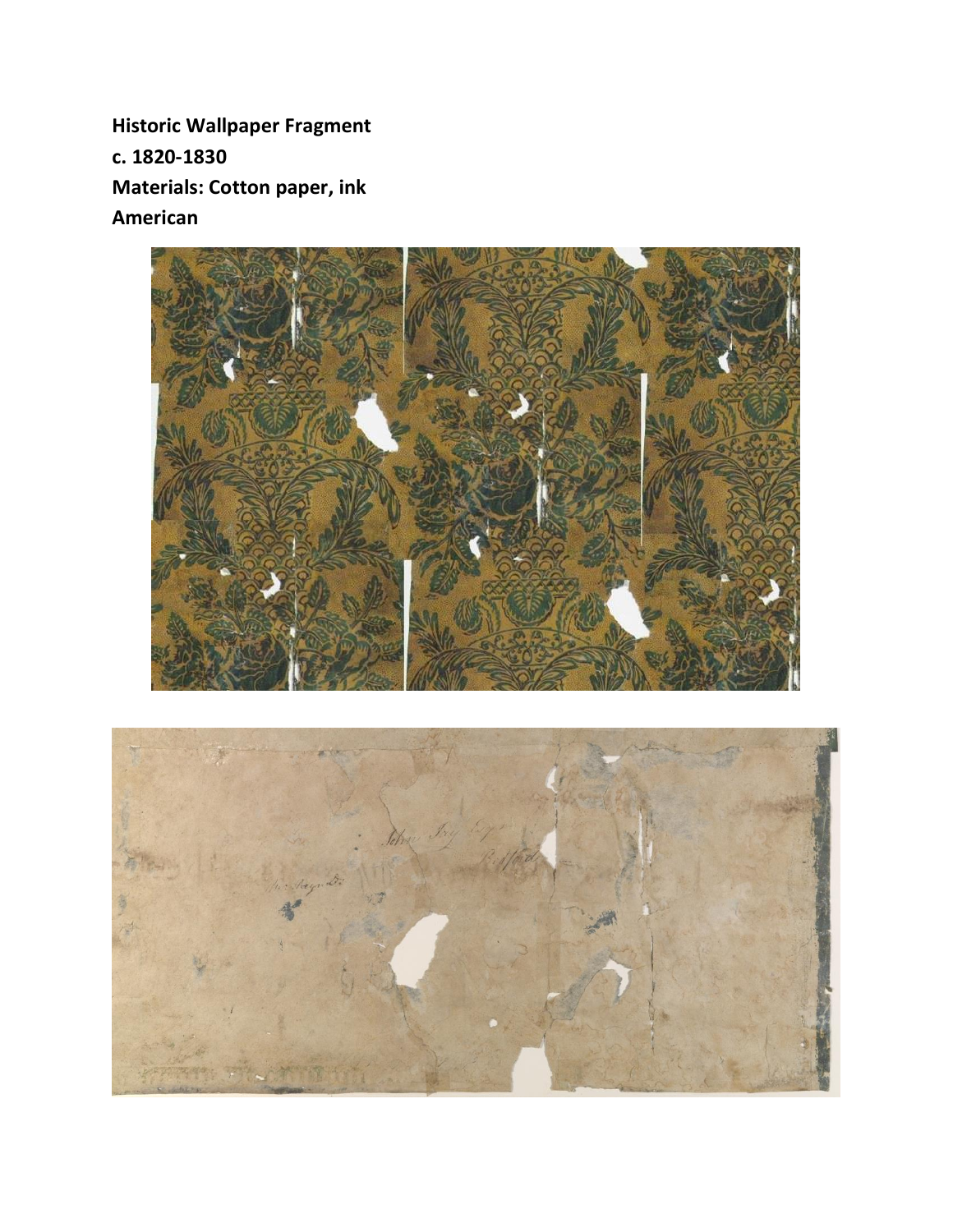During the restoration of the Homestead in the 1960s, wallpapers dating to the first quarter of the nineteenth century were found in the Library. Four layers of wallpaper were discovered behind the earliest of the built-in bookcases, which is on the east wall. According to curator Lewis C. Rubenstein, the papers were obtained by cutting a hole in the wall from the other side (in the service hall) and removing a complete cross-section of plaster without disturbing the bookcase.

The bottom layer of paper (c. 1801) is a green and white leaf pattern, which has been reproduced and installed in the Front Parlor. The second paper (c. 1805-1815), is the yellow and white hop flower pattern that is currently reproduced in the Dining Room. The third layer (c. 1810-1825) is a stylized pineapple or pine cone pattern printed in ochre, black, and white and is reproduced in the Hall. This top layer is a pillar print with an elaborate floral and foliate motif in black and green on a yellow ground; it can still be seen through cracks in wall behind the bookcase. All of the wallpapers are block-printed on sheets of paper that are made up of squares pasted together to form long strips.

The section that was removed by the curator can be definitively dated to John Jay's period of residence because there is a pencil inscription on one of the layers. On the underside of the top layer of paper, a pencil inscription reads: "John Jay, Esq./ Bedford" and "...Mr. Reynolds." Mr. Reynolds was a local man whom Jay hired for deliveries while he lived in Bedford. This lets us know that all the wallpapers date between 1801 and Jay's death in 1829.

Each of these layers have been examined by wallpaper historians who believe that they are a mix of English and American made paper. In fact, the two earliest layers, which were made c. 1800, can be attributed to a London manufacturer named William Harwood. The pin-print background of the green and white paper is characteristic of Harwood's production. Typical English wallpaper of that time feature stylized floral, foliate, and fruit motifs against a dense, patterned background, which was often stippled.

According to Joanne Warner, the wall coverings curator at the Cooper-Hewitt National Design Museum in Manhattan, it was common for wealthier families to replace their wallpaper as often as every seven to ten years. She believes that all the layers were made between 1800 and 1830, as they appear to represent the same style and time period.

While the other walls were stripped of their wallpaper, these four layers of wallpaper were protected by the bookcase, which was most likely added in the early 1830s. Originally, John Jay's barrister bookcase was probably located in the library. His son Peter Augustus inherited his father's bookcase upon his death in 1829, which forced William to find or build this replacement.

We have several written references of wallpaper that date between 1810 and 1830, which is the period we interpret the house in. The first is in a letter from Sarah Louisa in Albany written to her father in Bedford on April 12, 1814:

*The paper which sister Ann purchased here last Fall she told me she wished to have exchanged, as it had an unpleasant smell. if she will send it town [sic] & direct it to be sent by the steam Boat I will attend to it & get it exchanged as soon as possible as I know*